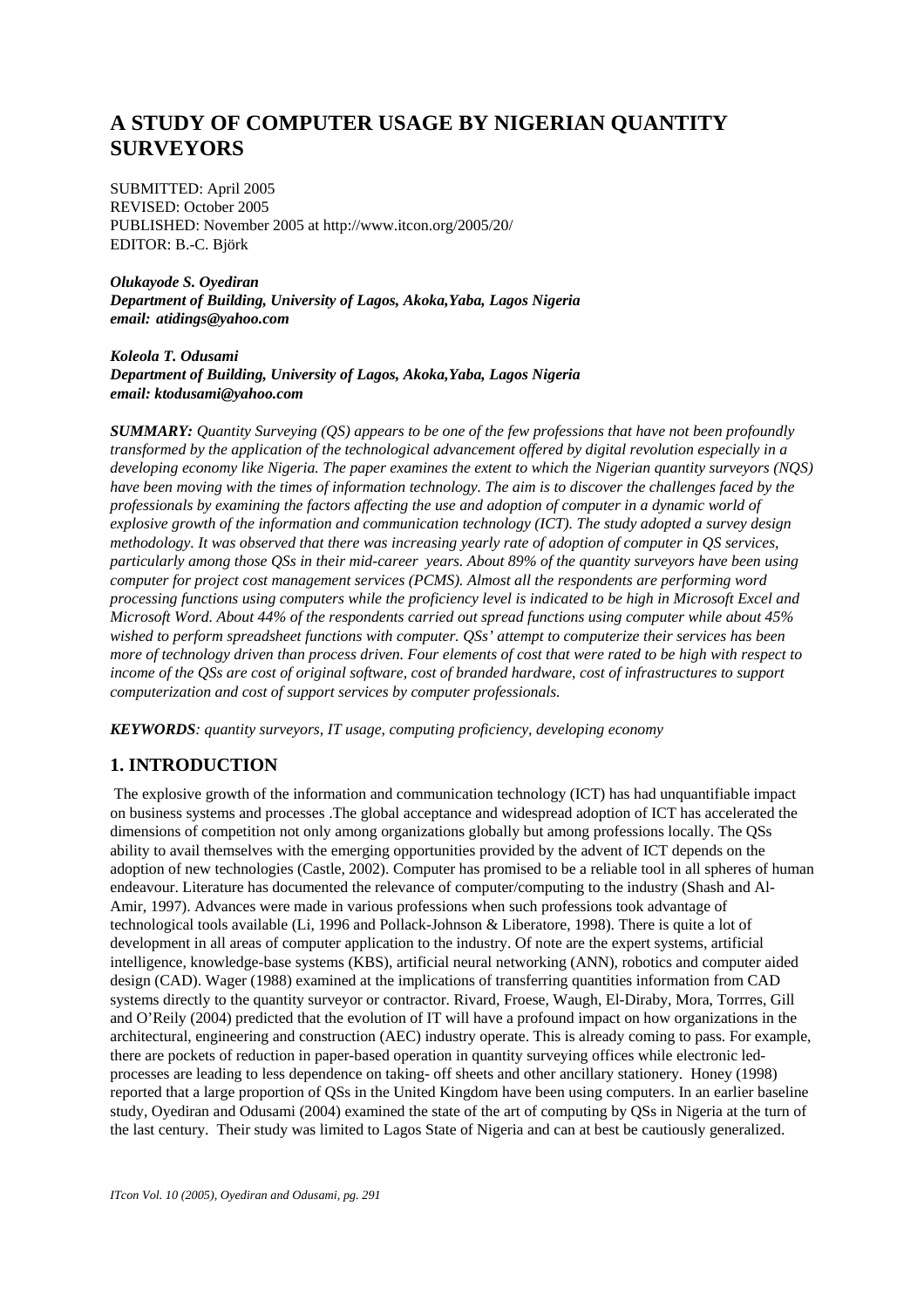Thus an update on the state of the art of computing by the professionals is necessary. The critical roles being played by the QSs in the procurement chain require that the professionals must not lag behind in the adoption of tools that promise to improve on their service delivery.

# **2. MOVING WITH THE COMPUTING REVOLUTION: PREVIOUS STUDIES**

Studies have shown that the early 1980s is an era when CIPs were awakened to the reality of applying computer into the operations and processes in the industry. The professionals in the advanced economies have shown readiness and commitment to the adoption of computers in their operations than those in the developing economies like Nigeria. It was not until the late 1980s that researchers and practitioners in Nigeria began to draw attention of the industry to the advantages of the use of computers in the construction industry. (Ayeni, 1989).

Early writers have indicated the software and hardware requirements CIPs (Sidwell and McIntosh, 1982a and 1982b). These requirements will continue to vary depending on the technological advancement, the client and/or market demand, the users' needs, among other factors. The 1980s witnessed the use of computers for functions such as cash flow forecasting, Computer Aided Taking off (CATO), project management, accounting and cost control (Geary, 1982, Heckford, 1982, Sidwell and Cole, 1988). There were few specialist computer programmes relevant to the needs of the CIPs (Eite, 1982). The fewness of specialist computer programmes, which he noted, is being overtaken by the rapid development in the IT world. Wilderspin (1988) observed that the implementation of IT in many businesses has been more of accident than design. This may be connected with the absence of industry-driven IT strategy. This accounts, partly, for the level of misunderstanding, confusion and uncertainty common in the industry. His observation is still true, to a great extent, in a developing economy like Nigeria, where the level of adoption has been found to be low (Oyediran and Odusami, 2004, Oni, 2003, Jagun, 2003).

Advances in the late 1980s and 1990s have shown the increasing awareness and adoption of computers by the CIPs. The work of Shash and Al-mir (1997) showed the limited utilization of computers to accounting, administration, estimating, planning and control duties by Saudi contractors. Honey (1998) reported that about 83% of the quantity surveyors in the UK use computer at work and that quite a large proportion of members use general-purpose Office software(database and spreadsheet applications). He reported, in addition, that the RICS members are aware of other applications being introduced to the market. Thus it can be speculated that the RICS member QSs, having been following the development in IT revolution, may not be caught unaware in the future. The conservativeness of the QSs has been cited as one of the reasons why their rate of IT adoption and diffusion (Cartlidge, 2002).

It is to be noted that computer use and adoption in the construction industry has been a subject of interest among the construction industry professionals in general. Rivard et al (2004) carried out case studies on the use of IT in the Canadian construction industry in the summer of 2002. The CIPs interviewed include architects, engineers, general contractors and owners. It was reported that many of them are at the cutting edge in their use of IT for construction operation and processes. Notably, QSs were not part of the sample of CIPs interviewed. Some of the issues related to IT adoption identified in their study are: efficiency and economy of electronic distribution of documents, difficulty in introducing new technologies on projects due to time lag and tight budgets. Others include: the industry- wide use of CAD system, cost of maintaining trained CAD and IT personnel and the loss of IT benefits to companies that lag behind in adopting IT. In all, the authors believed that the potential benefit in adoption of IT can spread round the industry.

Howard, Kiviniemi and Samuelson (1998) carried out a survey of the IT in the construction industry in Scandinavia. The study aimed at setting a baseline for comparison when measuring growth and success of IT adoption. The results are similar to what was obtained by Rivard et al (2004) in their study carried out in Canada. They indicated the dominance of CAD system in almost all design offices. A related study of the Finnish construction industry by Bäckblom, Ruohtula and Björk (2003) surveyed the use of electronic data management (EDM) systems. The study indicated that there exist barriers to the efficient use of the EDM systems. The nature of the barriers, they claimed, are psychological and training. The survey of Doherty (1997) on the use of computer in the New Zealand Building construction industry was industry general and not profession specific. The survey revealed that a large minority of businesses either does not use computers or it uses them casually. The report ended on a note of optimism that growth is expected in electronic information service. Expectedly, this position must have shifted in order to keep pace with the trend of development in developed economies.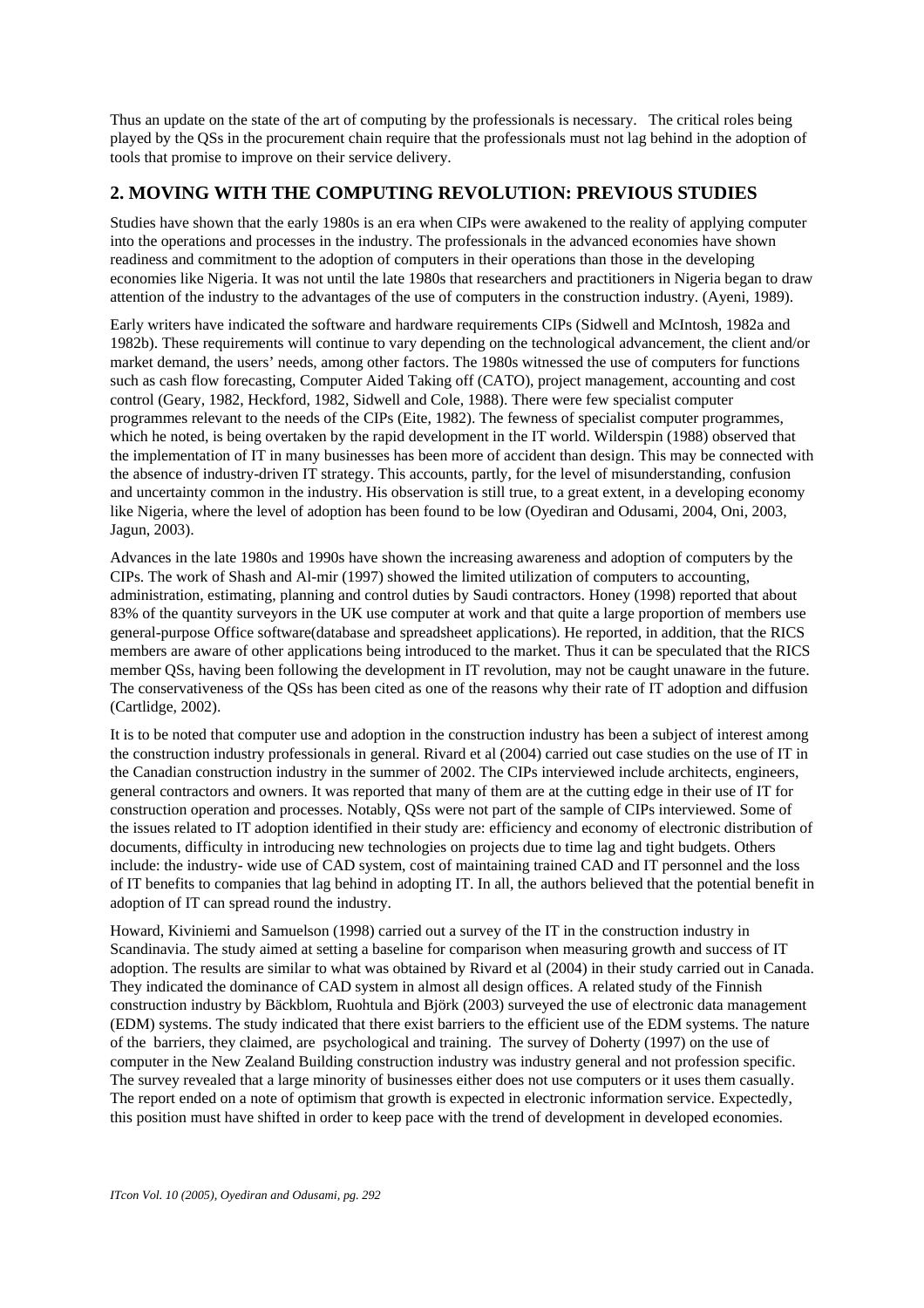Arif and Karam (2001) reported the use of IT in the West Cape Province of South Africa among architectural firms. The survey revealed the reliance of architectural practices on CAD systems. They also noted that the use of computer concentrated on three areas: administration, communication and construction drawing production. From the economic perspective they indicated that the use of IT showed no actual reduction in the running costs of professional practices.

The use of computer in the construction industry in Nigeria has been a subject of inquiry in Nigeria of late. Jagun (2003) noted that (CIPs) involved in project management services have been slow in adopting IT in their operations while Oni (2003) reported a low level of IT adoption in the construction industry. He also noted the lack of comprehensive IT strategy by practitioners and management. The foregoing review has discussed some elements of IT adoption and progress in IT in construction. While some of the studies examined the architectural, engineering and construction industry as a whole others focused on specific systems and / or profession.

This study sets to explore the extent to which the QSs in Nigeria have been moving and growing with the times through the adoption and use of computer in construction project systems cost management services (PCMS) delivery. It sought to understand the training modes prevalent among the adopters with the aim of determining the training strategy that will promote better rate of use of computer. It is to further discover the challenges faced by the professionals by examining the factors affecting the use and adoption of computer by the NQSs.

## **3. METHODOLOGY**

The research is designed to obtain information from a broad spectrum of practicing QSs working in various career environments such as contracting, consulting, teaching/research and client organizations. The sampling technique employed is purposive in the first instance and then the collected questionnaires were randomly sampled. The data administration was carried out during a national computer demonstration workshop organized by a South African QS software producer and the Nigerian Institute of Quantity Surveyors during the second quarters of 2004. This was further supplemented by administering the same questionnaire on QSs in various organizations to obtain a nationally representative information .The data generated were analyzed using mean item scores to generate ranking of the variables of interest. The variables measured with the index are: the proficiency of the use of various computer packages, the dominance of training modes of computer education, the preferred modes of training recommended, the effects of factors affecting computer usage, the cost of computer systems in relation to their income.

# **4. RESULTS, ANALYSIS AND DISCUSSION**

Table 1 shows the age distribution of the respondent. Majority of the respondents are in the 31-40 years of age group (average age is 38 years). Their average construction industry work experience (CIWE) is about 11 years (Table 2).

| $\cdot$             |                          |            |
|---------------------|--------------------------|------------|
| <b>Age Interval</b> | <b>No of Respondents</b> | Percentage |
| $21 - 30$           | 12                       | 16%        |
| $31 - 40$           | 39                       | 51%        |
| $41 - 50$           | 26                       | 34%        |
| $51 - 60$           | $\mathbf{0}$             | 0%         |
| $61 - 70$           |                          | 0%         |
| Total               | 77*                      | 100%       |

*TABLE 1:Age Distribution of Respondent Quantity Surveyors.* 

Mean Age  $= 38$  years. \*Respondents whose age were not indicated  $= 5$ .

Majority of the respondents have university degree in quantity surveying (Table 3), while over 50% hold the professional qualification of the Nigerian Institute of Quantity Surveyors (NIQS) (the nation's quantity surveying regulatory body). Very few respondents indicated membership of the Royal Institution of Chartered Surveyors (RICS) - the foreign\international quantity surveying professional body (Table 4).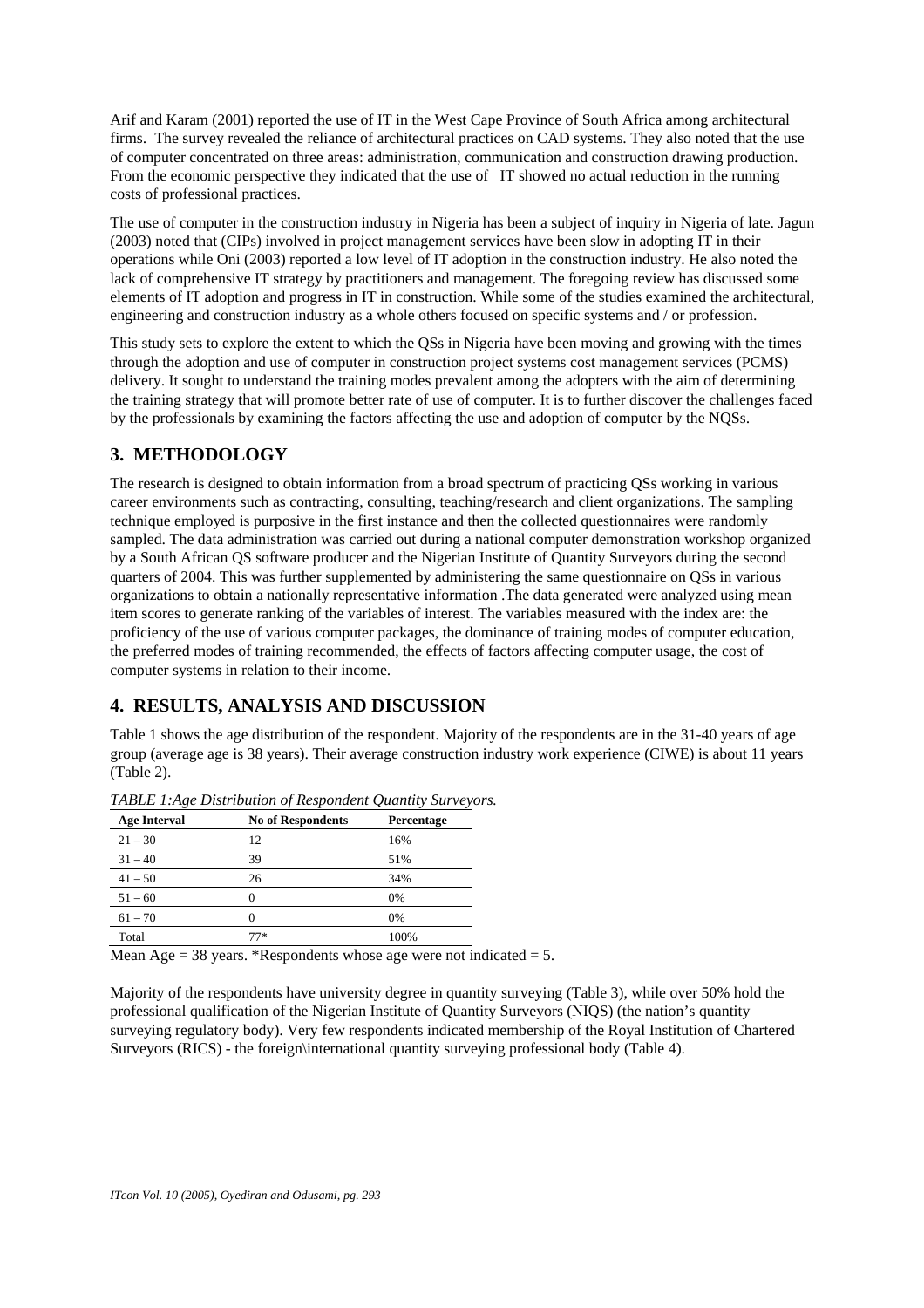| <b>CIWE</b> Interval (years) | <b>No of Respondents</b> | Percentage |
|------------------------------|--------------------------|------------|
| $1 - 5$                      | 20                       | 27%        |
| $6 - 10$                     | 19                       | 26%        |
| $11 - 15$                    | 11                       | 15%        |
| $16 - 20$                    | 13                       | 18%        |
| $21 - 25$                    | 9                        | 12%        |
| $26 - 30$                    |                          | 1%         |
| $31 - 35$                    | $\theta$                 | 0%         |
| $36 - 40$                    | $\theta$                 | 0%         |
| $41 - 45$                    | $\overline{0}$           | 0%         |
| Total                        | $73*$                    | 100%       |

*TABLE 2: Construction Industry Work Experience (CIWE) in years.* 

Mean CIWE = 11 years  $*$  Number of respondents whose CIWE were not indicated = 9.

#### *TABLE 3: Academic qualification of respondents*

| <b>Highest Qualification</b>   | <b>Number of Respondents</b> | Percentage. |
|--------------------------------|------------------------------|-------------|
| National Diploma               |                              | 1.2%        |
| <b>Higher National Diploma</b> | 23                           | 28.1%       |
| Post Higher National Diploma   | 3                            | 3.7%        |
| <b>Bachelor of Science</b>     | 22                           | 26.8%       |
| Post Graduate Diploma          | 10                           | 12.2%       |
| Master of Science              | 21                           | 25.6%       |
| Doctor of Philosophy           | $\mathfrak{D}$               | 2.4%        |
| Total                          | 82                           | 100         |

#### *TABLE 4: Membership of Professional Associations Respondents*

| <b>Grade of Membership</b> | <b>NIOS</b> | $\frac{6}{6}$ | <b>RICS</b> | % of the total |
|----------------------------|-------------|---------------|-------------|----------------|
| Student                    |             | 5.3           |             | 2.4            |
| Graduate\Probationer       | 33          | 43.4          |             | 7.3            |
| Professional Associate     | 35          | 46.1          |             | 3.7            |
| Fellow                     |             | 5.3           |             |                |
| Total                      | 76*         | 100%          | 1*          | 3.4            |

*TABLE 5: Current Career/Job environment and the number of years spent*

| Career\Job environment                      | <b>No of Respondents</b> | Rank           |
|---------------------------------------------|--------------------------|----------------|
| Full Q. S. Consulting Firms                 | 29                       |                |
| In contracting Organization                 | 27                       | $\overline{c}$ |
| Civil Engineering Contracting only          | 4                        |                |
| <b>Building Contracting only</b>            | $\overline{c}$           |                |
| Services Engineering only                   | 4                        |                |
| Building and Civil Engineering only         | 16                       |                |
| Specialist Contracting only                 |                          |                |
| <b>Client Organization</b>                  | 21                       | 3              |
| Government / Ministry\ Agency \Parastatals  | 11                       |                |
| Banking and Financial Services companies    | 4                        |                |
| Services Section of Educational Institution | 3                        |                |
| <b>Manufacturing Organizations</b>          | $\overline{c}$           |                |
| Teaching\Lecturing\Research                 | 11                       | $\overline{4}$ |
| Freelance Q. S.                             | 7                        | 5              |
| Unemployment\Job Seeking                    | 5                        | 6              |
| Oil and Petrochemical companies             |                          | 7              |
| Total                                       | $100*$                   |                |

\*Some respondents are in more than one career\job environment.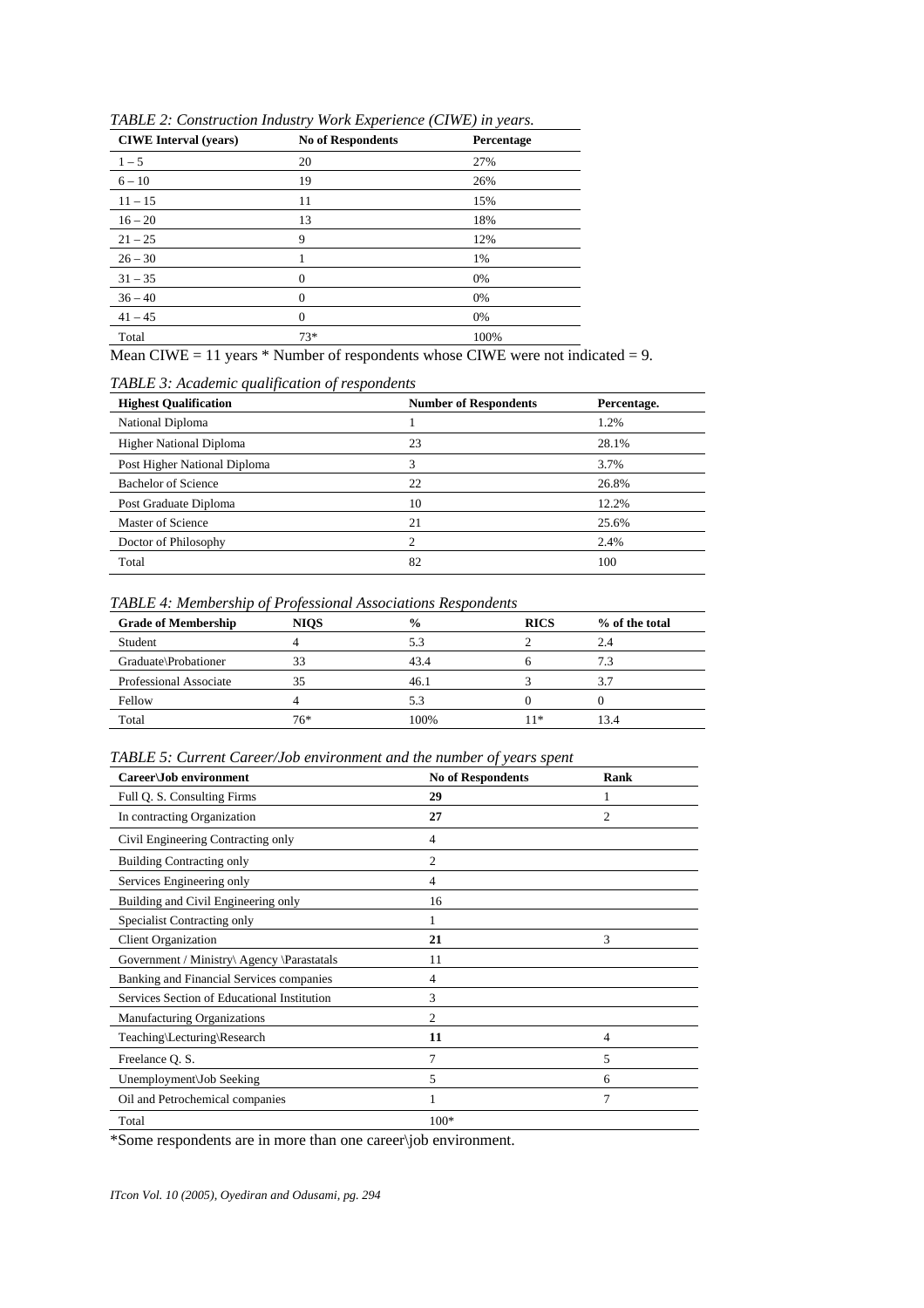From Table 5 most of the respondents work in full consultancy job environment .Almost one-third of the respondents work in contracting organization job environment (Building and Civil Engineering Contracting only attracting the largest number) and about one-fifth work in client organization (Government, Ministries, Agencies and Parastatals, while those in teaching/research environment constitutes about one-tenth of the respondents.

# **4.1 Computing skills among the Nigerian Quantity Surveyors**

The computing skills among the NQSs are assessed using the following measures:(1) Time when the respondents began to use computer and when their organizations began to use IT (2) Hard ware and software owned by the quantity surveyors and the computing facilities they are using, (3) Type of computer and software being used for their works, (4) Adaptation strategies and their measures of currency of computing systems, and (5) Proficiency level of quantity surveyors in the use of IT tools.



*FIG. 1: Time when Quantity Surveyors began to use computers* 

Figures 1 indicates that as at 2004, about 89% of the quantity surveyors have been using computer for quantity surveying services. There has been some tremendous growth in the number of surveyors who have been using computers from 1996 to date. A similar trend is noticed in the personal and corporate use of computers for quantity surveying services. Figures 2a and b show that about 87% of the respondents cumulatively have been using computers personally. However, about 83% responded that their organizations have been using computers in the last ten years.



 *FIG. 2a: Length of time of use of computers personally* 



*FIG. 2b: Length of time of use of computers corporately*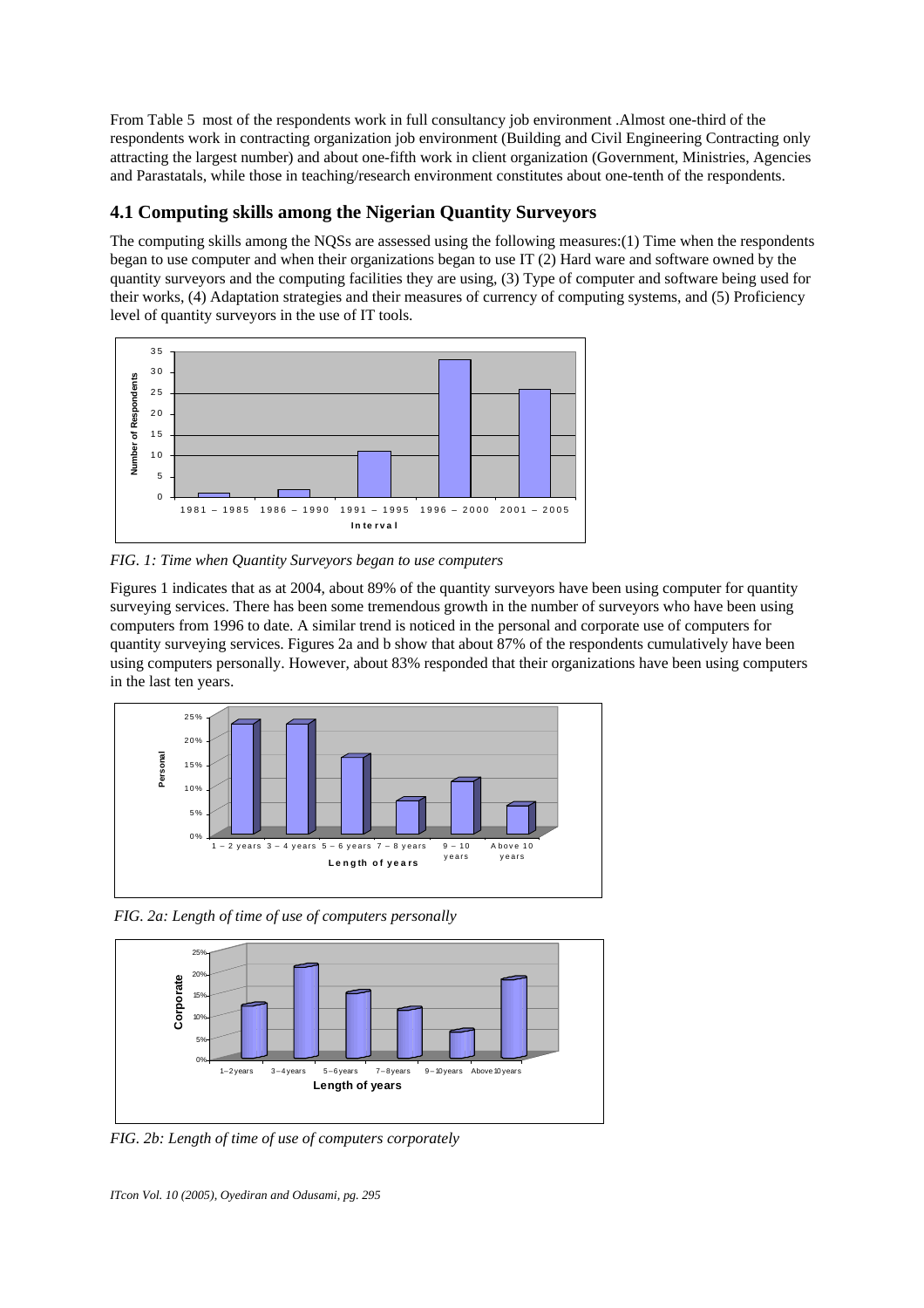From Figures 1 and 2a&,b, it can be inferred that a great proportion of QSs (over 87%) have been using computers either personally or in organizations for quantity surveying services. The statistics also indicate increasing trend in the embrace of computers. Hardware collection is of interest in evaluating the state of the art. Computers vendors, in their response to the consumers' quest for possessing computer, often offer a variety of options to suit the financial ability of the users. The country is also a third world, which relies heavily on importation of computer hardware. A peculiar trend is the importation and sales of fairly used computer hardware. Table 6 shows that branded and clone (new ones) are the commonest computer hardware. It is expected that very many, if not all, of the computers will be branded and new.

| <b>Type of Hardware Possess by Users</b> | <b>Mean quantity score (MQS)</b> | Comments |
|------------------------------------------|----------------------------------|----------|
| Branded and New                          | 2.67                             | Many     |
| Clones and New                           | 2.38                             | Many     |
| Branded and fairly used                  | 1.53                             | Not many |
| Clones and fairly used                   | 1.70                             | Not many |

*TABLE 6: Computer Hardware* 

It is generally known that branded computers are costlier than the locally assembled ones. Despite this situation, the result in Table 6 shows that many of the hardware systems are of the branded type. The average of the MQS for branded categories of computers (branded new and fairly used) is 2.10, while for clones categories (clones new and fairly used) is 2.04. The variety of options available in software possession were explored and categorized to original and copied versions as shown in Table 7

|  |  | TABLE 7: Quantity and Quality of Software (Qsing and other packages) |
|--|--|----------------------------------------------------------------------|
|  |  |                                                                      |

|                                        | <b>Mean Quantity Score for:</b>    |         |                |         |  |
|----------------------------------------|------------------------------------|---------|----------------|---------|--|
| Type of software by quality            | <b>Quantity surveying software</b> |         | Other software |         |  |
| Original                               |                                    | $1.90*$ |                | $1.85*$ |  |
| Original with original manual          | 2.03                               |         | 2.00           |         |  |
| Registered ownership                   | 1.72                               |         | ۰              |         |  |
| Possession of license of package       | 2.08                               |         | 1.71           |         |  |
| <b>Copied version</b>                  |                                    | $1.31*$ |                | $1.74*$ |  |
| Original copy without original manual  | 1.29                               |         | ۰              |         |  |
| Copied version without manual          | 1.25                               |         | 1.96           |         |  |
| Copied version with photocopied manual | 1.39                               |         | 1.52           |         |  |

1 = Not many, 2 = Many, 3 = Very many, 4 = All; \* Average of the mean quantity score for the types of software

Table 7, shows that there is the existence of both original and copied versions of the various types of software in use by the responding QS. Quite many of the software available for quantity surveying services and other uses are original. Not many of the QS packages are copied versions. This is not unexpected since they are specialized software with limited market and adequate security systems to prevent duplication.

*TABLE 8: Quantity surveying software in use* 

| <b>Using software</b>                   | Mean regularity of use score | Rank | <b>Remarks</b>             |
|-----------------------------------------|------------------------------|------|----------------------------|
| Cat Pro                                 | 1.72                         |      | Used occasionally          |
| Masterbill                              | 1.52                         | 2    | Used occasionally          |
| QS Bill                                 | 1.38                         | 3    | Close to "Not used at all" |
| In-house                                | 1.35                         | 4    | Not used at all            |
| Others                                  | 1.29                         | 5    | Not used at all            |
| <b>OS</b> Elite                         | 1.16                         | 6    | Not used at all            |
| Snape (vector)                          | 1.12                         | π    | Not used at all            |
| Win QS system                           | 1.08                         | 8    | Not used at all            |
| Average mean of regularity of use score | 1.33                         |      | Close to "Not used at all" |

 CatPro, Masterbill and QS Bill are the three most used quantity surveying software. In-house software being used is of local origin, while the former three types are foreign, of British origin. Their cost is an important factor in their acquisition. The most recent system in the Nigerian market is the South African developed software –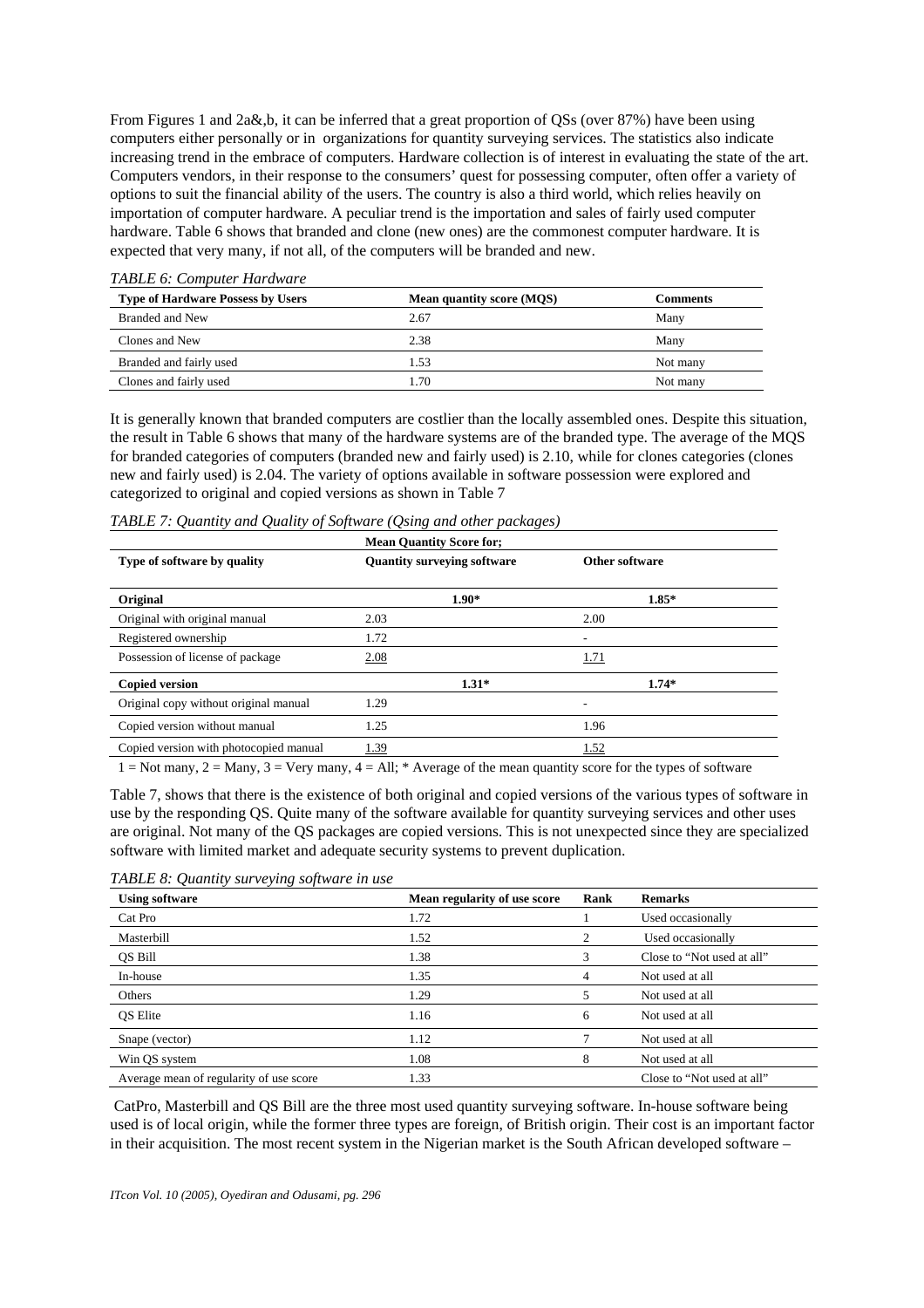Win QS system. The system was introduced in 2004 and there is evidence from this survey that it is being given some consideration by some NQSs. The level of usage of these QS software is low.

| Software group                          | Mean regularity of use score | Rank | Comments          |
|-----------------------------------------|------------------------------|------|-------------------|
| Communication based software            | 2.18                         |      | Used occasionally |
| General purpose software                | 1.88                         |      | Used occasionally |
| Other industry related software         | 1.46                         |      | Not used at all   |
| Quantity Surveying software             | 1.33                         |      | Not used at all   |
| Average mean of regularity of use score | 1.71                         |      | Used occasionally |

*TABLE 9: Software in use and regularity of use* 

It is to be noted that communication based software ranks the highest, followed by general-purpose software, then quantity surveying software and lastly by other industry related software. It is apparent that their use is still occasionally, and by implication, very low.

### **4.2 Functional demand of IT by NQSs**

Table 10 shows the functional demand of IT by NQSs. The three groups of function are Word processing function, Database function and spreadsheet function. There are functions being performed using computers and there are those, which they hope can be performed by computers. This is to reflect the needs as well as indicate those who have not been performing those functions already.

*TABLE 10: Functions which NQSs perform using computer.* 

| <b>Functions</b>                 | <b>Functions being performed</b> |            |                    | Functions being desired to be performed |
|----------------------------------|----------------------------------|------------|--------------------|-----------------------------------------|
|                                  | <b>Respondents</b>               | Percentage | <b>Respondents</b> | Percentage                              |
| <b>Word Processing Functions</b> |                                  | 85%        |                    | 8%                                      |
| External correspondence          | 71                               | 87%        | 6                  | 7%                                      |
| Internal correspondence          | 68                               | 83%        | 7                  | 9%                                      |
|                                  |                                  |            |                    |                                         |
| <b>Technical Reporting</b>       |                                  | 52%        |                    | 34%                                     |
| Project information              | 47                               | 57%        | 29                 | 35%                                     |
| <b>Staff information</b>         | 45                               | 55%        | 23                 | 28%                                     |
| Equipment information            | 35                               | 43%        | 33                 | 40%                                     |
|                                  |                                  |            |                    |                                         |
| <b>Spreadsheet Functions</b>     |                                  | 44%        |                    | 45%                                     |
| Programme of works               | 46                               | 56%        | 33                 | 40%                                     |
| Material schedule                | 43                               | 52%        | 32                 | 39%                                     |
| Estimating                       | 42                               | 51%        | 34                 | 39%                                     |
| Cash flow requirement            | 38                               | 40%        | 39                 | 48%                                     |
| Scheduling                       | 37                               | 45%        | 35                 | 43%                                     |
| Job costing                      | 34                               | 41%        | 39                 | 48%                                     |
| Resource leveling                | 16                               | 20%        | 44                 | 54%                                     |

Word processing functions are being performed virtually by all the respondents. About 15% indicated desire to perform word processing functions using computers. This is a reflection of those who probably have not been using computers at all. Spreadsheet functions are being carried out using computer by about 44% of the respondents while about 45% wish to perform spreadsheet functions with computer. By implication, a large proportion of the NQSs are yet to perform works requiring spreadsheet applications on computer. The same observation goes for the categories of work under the database functions. Of the functions that the QS desires to computerize resource leveling, job costing and cash flow requirements appear to be the three most desirable functions. This may be as a result of the fact that a high proportion of the respondents are working in contracting environment.

Proficiency in computing adoption in PCMS offered by NQSs can be used as a proxy for computer literacy level. There are indications of high level of proficiency in using Microsoft Excel and Microsoft Word. They appear to be moderately proficient in the computer based communication media – the E-mail and the Internet facilities. There is indication of fair proficiency in presentation packages such as Microsoft PowerPoint. The proficiency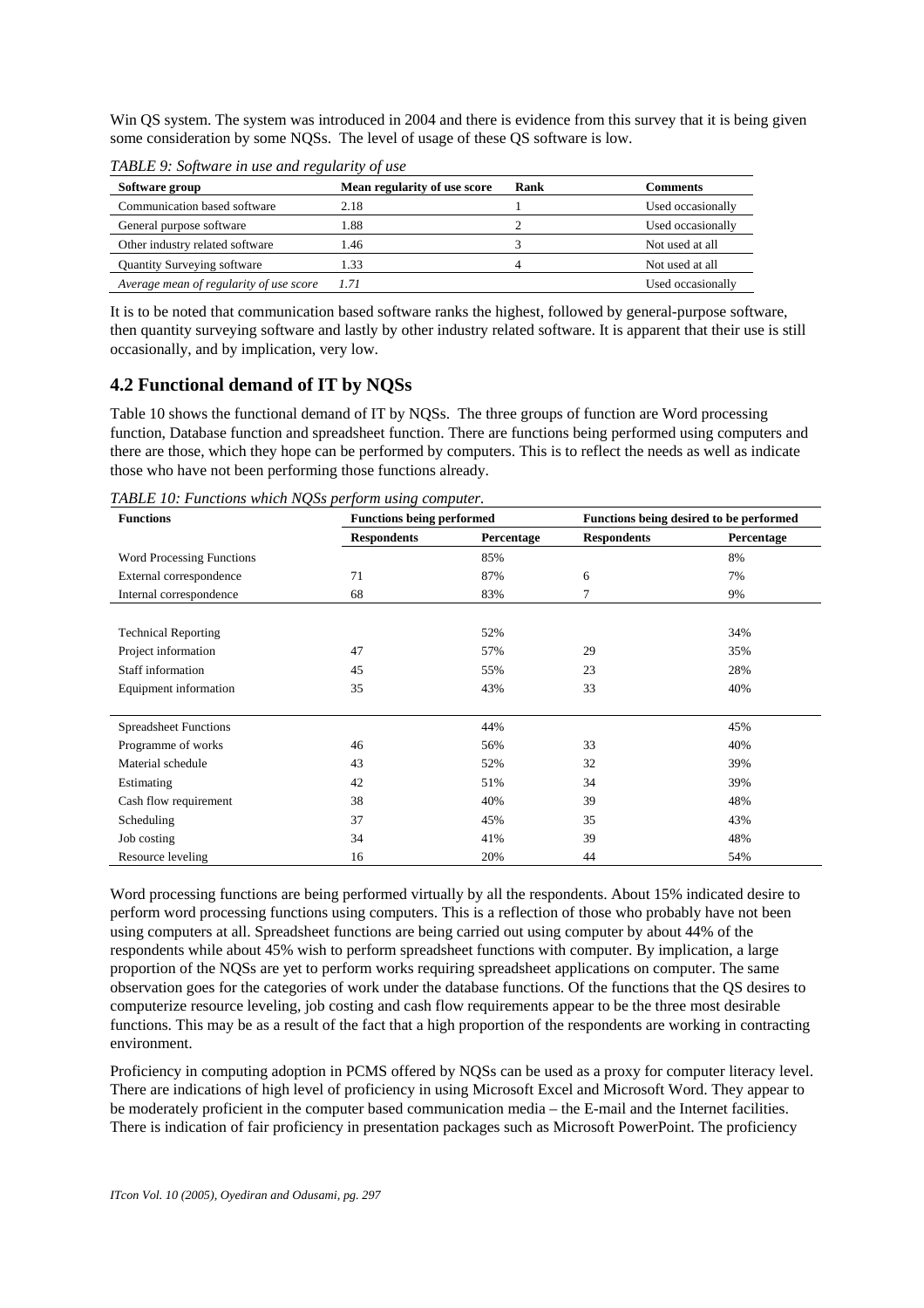level of NQSs in quantity surveying packages calls for concern. Majority cannot programme at all. All these are pointer to the fact that the NQSs still have a long way to go and ample challenges for growth, especially when it comes to adaptation of existing software to peculiar situations or individual office needs. Trainers in the use of these packages will be required. Opportunities for training at various institutions will need to be created.

| <b>Packages</b>          | $\mathbf{C}$<br>$\sim$<br>Mean level of proficiency score | Ranking | <b>Comments</b>          |
|--------------------------|-----------------------------------------------------------|---------|--------------------------|
| Word processing packages | 4.28                                                      | 1       | Very proficient          |
| Ms Excel                 | 4.16                                                      | 2       | Very proficient          |
| E-Mail                   | 3.76                                                      | 3       | Proficient               |
| Internet                 | 3.72                                                      | 4       | Proficient               |
| Presentation packages    | 2.80                                                      | 5       | <b>Fairly Proficient</b> |
| Intranet                 | 2.66                                                      | 6       | <b>Fairly Proficient</b> |
| Ms Access                | 2.42                                                      | 7       | Not proficient           |
| <b>Qsing Software</b>    | 2.30                                                      | 8       | Not proficient           |
| Others, Ms Project etc   | 2.22                                                      | 9       | Not proficient           |
| In-house packages        | 2.12                                                      | 10      | Not proficient           |
| Design packages          | 2.07                                                      | 11      | Not proficient           |
| Lotus $1-2-3$            | 2.08                                                      | 12      | Not proficient           |
| Programming language     | 1.75.                                                     | 13      | Not proficient           |
| Accounting packages      | 1.65                                                      | 14      | Not proficient           |

*TABLE 11: Proficiency in computing capacity of QSs* 

#### *TABLE 12: Index of dominance of training modes*

| <b>Training modes</b>                                | <b>Mean Index</b> | Ranking | Comment                       |
|------------------------------------------------------|-------------------|---------|-------------------------------|
| Personal self development                            | 3.00              |         | Highly Dominant training mode |
| Private computer training organization               | 2.87              |         | Dominant training mode        |
| In-service training by employers                     | 2.74              |         | Dominant training mode        |
| Continuous professional development workshop\seminar | 2.52              |         | Dominant training mode        |
| Taught curriculum while at school                    | 2.20              |         | Least dominant training mode  |

Table 12 shows that the leading mode of training in computer is through personal self-development. Training through private computer training organizations follows this. From the late 1980s till the turn of the millennium, there were large numbers of private computer training organizations in the country. They took advantage of the missing link in the tertiary educational training where graduates were not given training in computer before graduation. Abimbade (1999) informed that there has been a national policy on computer education as far back as 1988 but has suffered from implementation.

*TABLE 13: Index for training and retraining*

|                                                         | <b>Index for Training and Retraining</b> |                          |
|---------------------------------------------------------|------------------------------------------|--------------------------|
| <b>Training modes</b>                                   | <b>Index for training</b>                | Retraining of Q. S staff |
| 1. Formal Training as part of QSs curriculum            | 2.72                                     | 2.03                     |
| 2. Formal Training with other computer knowledge seeker | 2.34                                     | 1.89                     |
| 3. Out of school on-the-job training                    | 2.41                                     | 2.70                     |
| 4. Specialized computer training schools for QSs        | 2.23                                     | 2.85                     |

 $1 = Not recommended, 2 = Recommended, 3 = Strongly recommended$ 

Respondents are of the view that all the listed modes of training are recommended. Formal training in IT as part of curriculum in the training of QSs was highly recommended. Training in specialized computer schools for QSs alone was also highly recommended.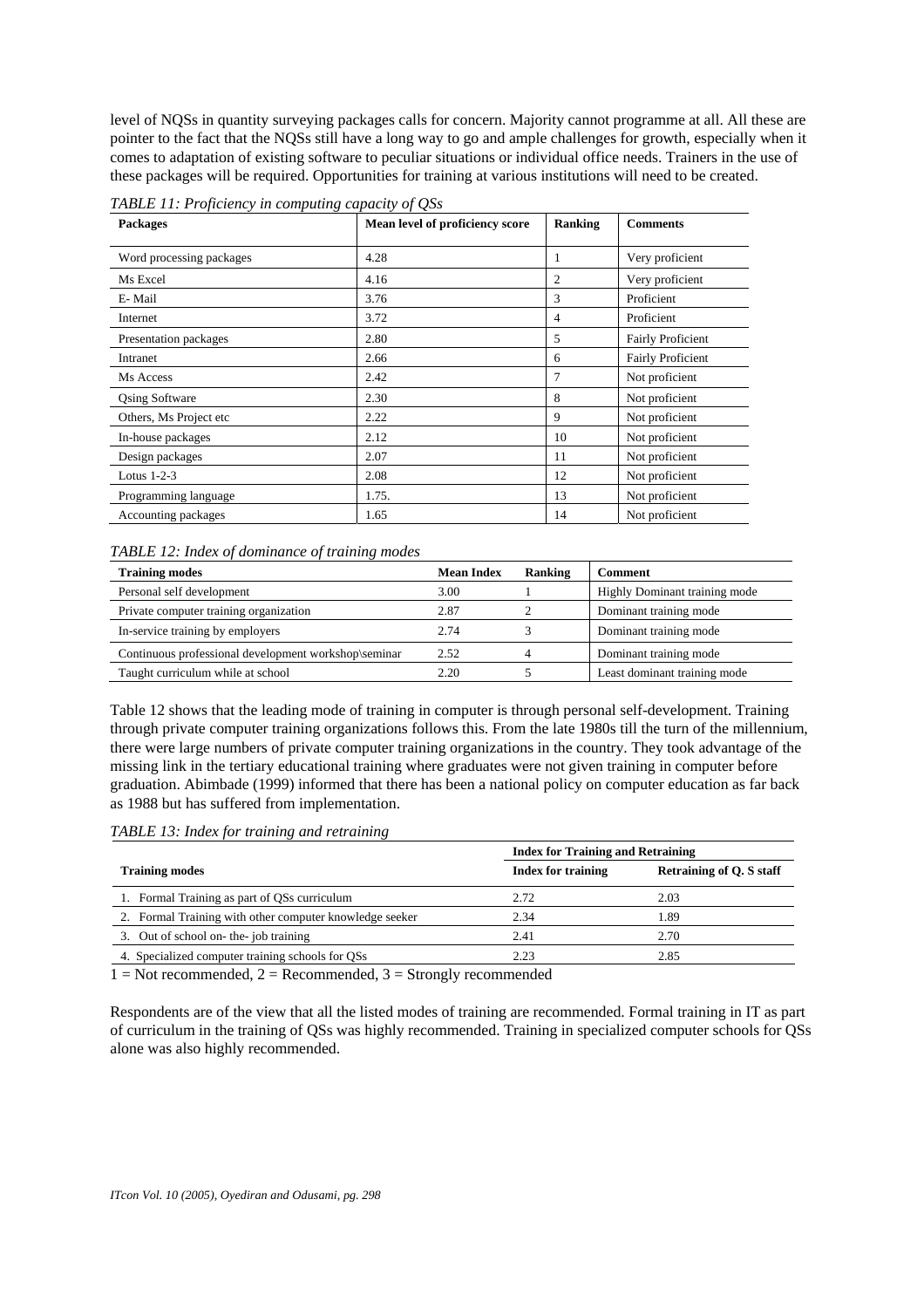| <b>Driving Factors</b>                  | <b>Mean Influence score</b> | Rank | Comment        |
|-----------------------------------------|-----------------------------|------|----------------|
| 1. General Technology demand            | 3.33                        |      | High influence |
| 2. Corporate Technology strategy        | 3.24                        |      | High influence |
| 3. Industry Competition among           |                             |      | High influence |
| Professionals                           | 3.23                        |      |                |
| 4. Industry competition among Q. S.     | 3.21                        | 4    | High influence |
| 5. Client Customer demand               | 3.11                        |      | High influence |
| 6. General construction industry demand | 3.00                        | h    | High influence |

*TABLE 14 Factors Driving the Computerization of QS Services* 

Table 14 shows that all the drivers have high influence on the decision of the QSs to computerize their services. As it appears the QSs had to computerize their services because the driving force of technology is too compelling to ignore. Closely following this is another technology related factor: corporate technology strategy. Other factors are: competition (either in form of competition among construction industry professionals or among the QSs), client and customer demand and general construction industry demand.

Table 15 lists 16 factors grouped into five groups that affect the effort to computerize. Educational problems appear to be the leading factors group. These educational factors revolve around training at institutional and onthe job levels. Returns on investment factors also appear significant as inhibiting factors. Related to the return on investment is the relationship between the cost of systems and associated sustaining resources and the annual income either of the individual or the organization. Table 16 shows that respondents believe that four elements of cost are high with respect to their income. Some of the respondents holds the believe that computerization permits other professional to encroach on their service area, that it is for the next generation of QSs and that it will create unemployment problems for QSs. These are considered as myths and they indicate some elements of conservatism prevalent among the practitioners.

| <b>Group of Affecting Factors</b> | <b>Elements of the effect</b>                                                   | <b>Mean affecting</b> |  |  |
|-----------------------------------|---------------------------------------------------------------------------------|-----------------------|--|--|
|                                   |                                                                                 | score                 |  |  |
|                                   | Rate of virus attack leading to loss of data, and associated problems.          |                       |  |  |
| <b>Operational Inhibitors</b>     | Few OS software to choose from.                                                 | 3.03                  |  |  |
|                                   | The rate at which software becomes outdated and require up dating               | 2.84                  |  |  |
|                                   | Durability of clones (locally assembled computers)                              | 2.60                  |  |  |
|                                   | Branded computers are not replaceable                                           | 2.41                  |  |  |
|                                   | QS training institutions are not equipped\positioned to give computer education | 3.89                  |  |  |
| Educational problems              | to their students                                                               |                       |  |  |
|                                   | There is no tailor-made QS training by private computer school trainers         | 3.85                  |  |  |
|                                   | Management of organizations rarely give in-service training to Q. S staff       | 3.64                  |  |  |
|                                   | Software education is poor                                                      | 3.59                  |  |  |
|                                   | Capacity to Q. S educators are low                                              | 3.46                  |  |  |
| Return on investment              | Inadequate job order to encourage investment in computer                        | 3.60                  |  |  |
|                                   | The cost engaging computer literate is high                                     | 3.29                  |  |  |
|                                   | Fees are not paid to justify computerization of PCMS                            | 3.09                  |  |  |
| Management attitude               | Management is not willing to computerize PCMS                                   | 3.24                  |  |  |
|                                   | Management does not see the need to computerize                                 | 2.95                  |  |  |
| Myth factors                      | It makes other professionals to encroach on QS jobs                             | 2.28                  |  |  |
|                                   | QS believes computer training and usage is for the coming generation            | 2.15                  |  |  |
|                                   | It is capable of creating unemployment for QSs                                  | 2.15                  |  |  |

*TABLE 15: Factors Affecting the Use of Computer by QSs*

1=No effect, 2=Minor effect, 3=Moderate effect, 4=Major effect, 5=Very major effect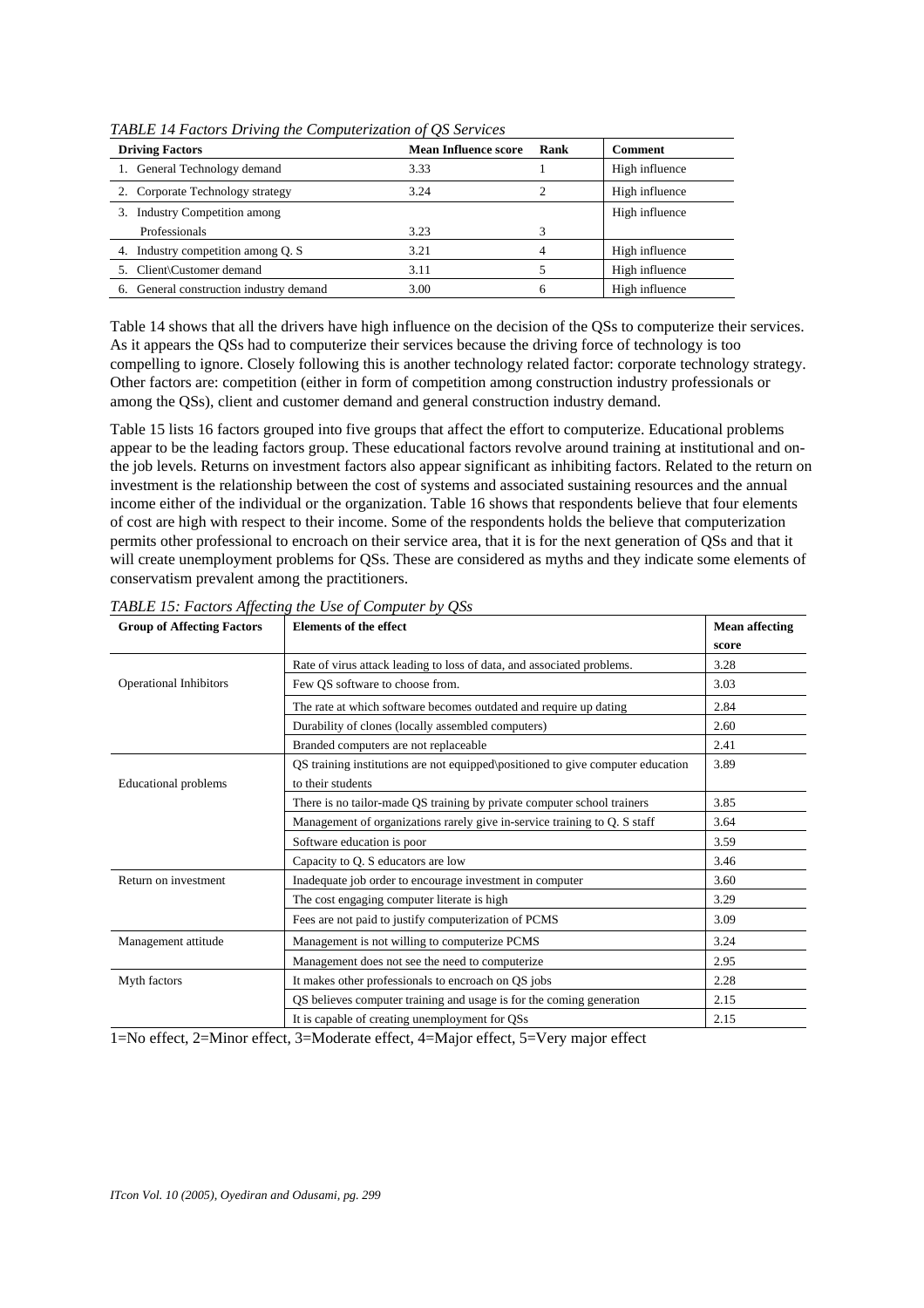|             | <b>Element of Cost</b>                                                 | <b>Mean cost score</b> | <b>Comments</b> |
|-------------|------------------------------------------------------------------------|------------------------|-----------------|
|             | Cost of original software                                              | 3.55                   | Very high cost  |
| Cost factor | Cost of branded hardware                                               | 3.13                   | High cost       |
|             | Cost of infrastructures to support computerization (e. g. Electricity) | 2.72                   | High cost       |
|             | Cost of support services by computer professionals                     | 2.52                   | High cost       |
|             | Cost of ancillary such as UPS, stabilizers, scanners etc.              | 2.48                   | High cost       |
|             | Cost of cloned hardware                                                | 2.36                   | Moderate cost   |

*TABLE 16: Cost of system in relation to annual income* 

# **5. DISCUSSION OF FINDINGS**

In an earlier baseline survey (Oyediran and Odusami, 2004) it was found out that about 83% of respondents QSs have been using computers for quantity surveying services as at the year 2000. The yearly rate of adoption or use of computer has also been on the increase. There seems not to be a significant difference between the number of respondents, which started using computers between 1996 and 2000 (5 years) and between 2001 and 2004 (4 years). This yearly rate of growth of the use of computers in PCMS is a good indication that the coming generation of NQSs will take advantage of the benefits of information technology. This, of course, will have positive implications in their ability not only to compete with other professionals but also to contribute to the ever-desirable efficiency in project management service delivery.

The predominant mode of training for the NQSs is the informal training through private computer training organizations. On one hand, the predominant mode of IT training indicates individual motivation to acquire the knowledge that will enable them to be on the competitive edge. On the other, it creates training business opportunities for the entrepreneurs who are running the training schools. However, such schools provide general trainings rather than specialized training in software that is QS specific. Respondents' recommendation of specialized computer training schools for QSs is therefore not unexpected. However, if formal training in IT as part of the QS curriculum had been adopted, there would little or no need for specialized computer training schools for QSs. The merit of formal training is in both the economy and the quality assurance of the training being offered. Including computer training in a formal QS education at institutional level requires that the trainers be literate in computer also. This capacity at the construction industry level is yet to be explored. Honey (1998) has counseled that a vital part of any IT strategy is to have all the staff of an organization properly trained.

The content of training revolves around the function of the quantity surveyor in the project management chain. Two major job functions amenable to computer operations are those requiring technical reporting and spreadsheet calculations. Most quantity surveying programmes have spreadsheet programmes as the baseline operating programmes. Consequently, a good understanding of and proficiency in spreadsheet programmes is necessary for quantity surveyors to assert any reasonable computer literacy. Similarly training requiring understanding in database management, such as information storage, data mining and data retrieval will be necessary in the training of quantity surveyors.

The leading inhibiting factors in the study are the educational factors. All the factors were rated as having major effect on the ability of individuals or organizations in adopting IT in their operations. As earlier observed and discussed, personal development has been the predominant mode of acquiring the needed education in computer. In Oyediran and Odusami (2004) this situation was noted, however, the degree to which quantity surveyors see this as inhibiting their computer literacy and proficiency was not examined. They suggested that computer literacy courses be introduced into the curriculum of quantity surveying institutions in Nigeria. This study has not only shown the criticality of this, but has also exposed the more fundamental need of equipping the institution so that they will be properly positioned to give the requisite industry relevant computer education to their students. The low capacity of QS educators has also been rated as having a major effect on computerization efforts.

Apart from inhibitors related to training institutions, on-the-job training has also been seen as a major factor inhibiting computerization of QS services. Training provided by private operators has not been QS specific coupled with low QS software education. A disturbing factor is the failure of the management of organizations, which rarely give in-service training to their staff. In Oyediran and Odusami (2004), the support of management of the organizations where quantity surveyors work has been found to be very weak. Oni (2003) had noted the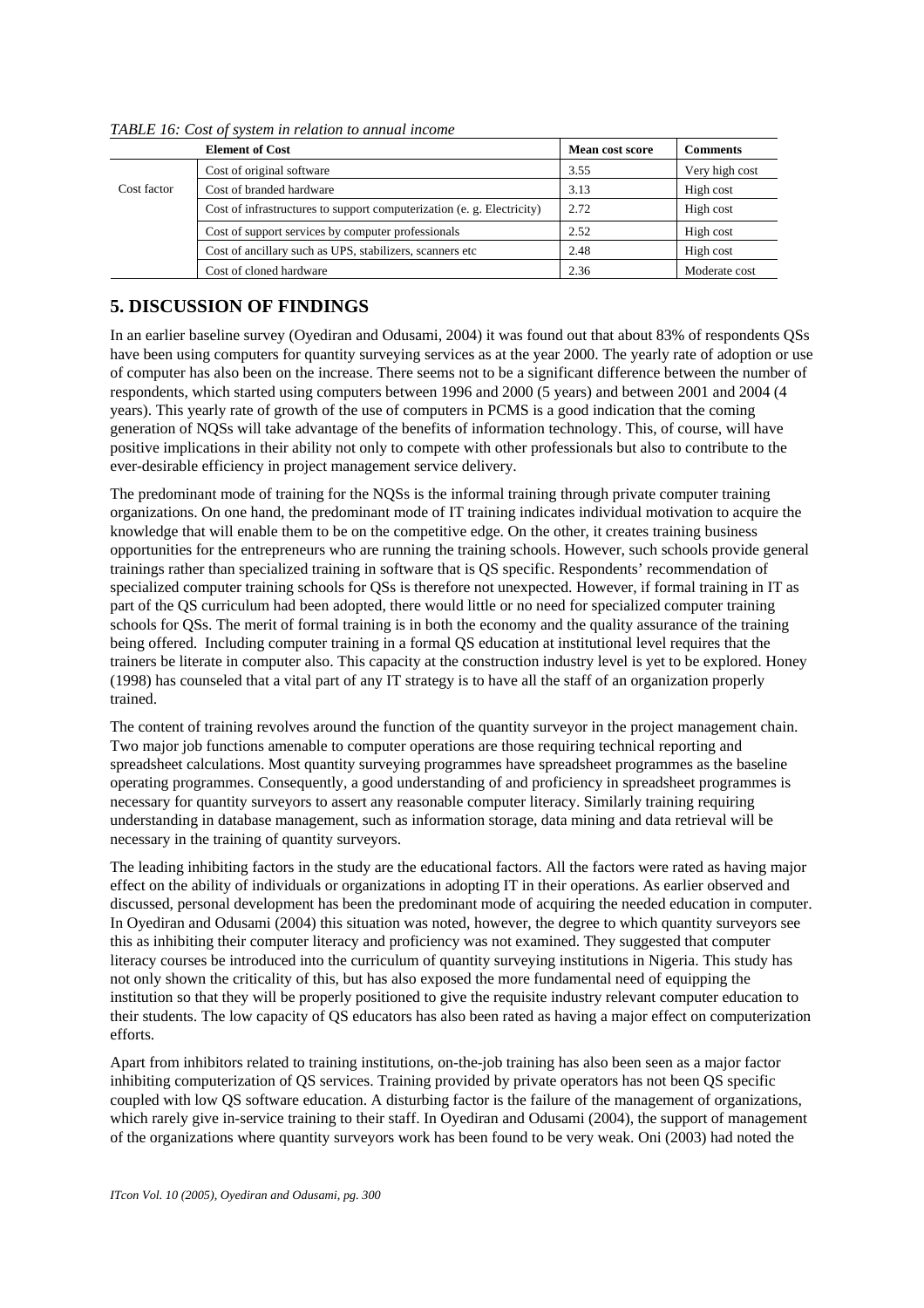weak IT strategy existing in the industry. Cartlidge (2002) had reported that management driven IT strategy had been a major impetus for IT adoption in the manufacturing and media world. Owners of quantity surveying firms, as in other enterprises, are bound to consider economic factors above all other factors before adopting IT strategy. It has also been observed in this study that all factors indicating return on investment were rated as having moderate effect on IT adoption. It is noteworthy that there are some pockets of belief about adopting IT for QS services. Even though the three beliefs were each ranked as of minor inhibiting effect on IT adoption, the respondents were aware that some members of the profession still hold such belief. This is an indication of the level of conservatism and awareness.

Cost as an inhibiting factor has been observed to take a prominent position in the computerization quest. A major cost variable is the cost of the original software, which is believed to be very high. As at the close of 2004, there has not been any locally made commercial QS software in the Nigerian market. The leading software has been the Masterbill and QSCAD software from Masterbill Micro System Ltd of the United Kingdom. The cost, which is about N500, 000.00 (about 3500 USD at 2004 exchange rate) is considered too high by many practicing firms and individual quantity surveyors. The newly introduced QS software of South African origin (Win. QS system) is about three quarter of the price of the Masterbill. The general response from firms and individuals is that except they are able to secure commission with substantial fee return, these systems are beyond what they can afford.

Other cost related variables, such as cost of branded software, cost of supporting infrastructure and cost of computer ancillaries were also rated as been high. Understandably, cost must be related to income and expected return on investment. Rivard, et al (2004) had observed that the drastic reduction in computer prices and popularity of computers over the few years have made IT more ubiquitous within the Canadian AEC industry. The reduction in prices is global and Nigeria seems not to be an exception. However, the imported hardware and software systems are still above the reach of many professionals and many small professional firms. Users therefore devise various strategies in order to have access to computing system. Such strategies as cloning of systems, purchasing fairly used imported systems, software piracy are commonplace. There are small offices, which operate without computer. Some rely on computer rentals (which are few in most cases) or business centers which offer general word processing services for fees.

### **6. CONCLUSIONS**

About 89% of the quantity surveyors have been using computer for PCMS while, about 83% responded that their organizations have been using computers for their services. There has been some tremendous growth in the number of QSs and firms who are beginning to use computers from 1996 to date.

Branded and clones (new ones) are the commonest computer hardware. There is the existence of both original and copied versions of the various types of software in use. CatPro, MasterBill and QS Bill are the three most used software. As expected cost was found out to be the most important factor in the acquisition of the software. In terms of regularity of usage communication-based software ranks the highest, followed by general-purpose software, then quantity surveying software and lastly by other industry related software.

Almost all the respondents are performing word processing functions using computers. Spreadsheet functions consisting of estimating and job costing, cash flow preparation, scheduling, resource leveling, and material schedule and programme of works are being carried out using computer by about 44% of the respondents while about 45% wish to perform spreadsheet functions with computer.

The QSs indicated high level of proficiency in using Microsoft excel and Microsoft word. They appear to be moderately proficient in the computer based communication media – the E-mail and the Internet facilities. There is indication of fair proficiency in presentation packages such as Microsoft PowerPoint. The proficiency level of QSs in quantity surveying packages was found to be low.

The leading mode of training in computer is through personal self-development. Formal training in IT as part of curriculum in the training of QSs and on- the –job training is the highly recommended modes of training.

Educational problems appear to be the leading factor group that affects effort to adopt IT by the NQS. These factors revolve around training at institutional and on-the job levels. Returns on investment factors also appear significant as inhibiting factors. Cost of original software, cost of branded hardware, cost of infrastructures to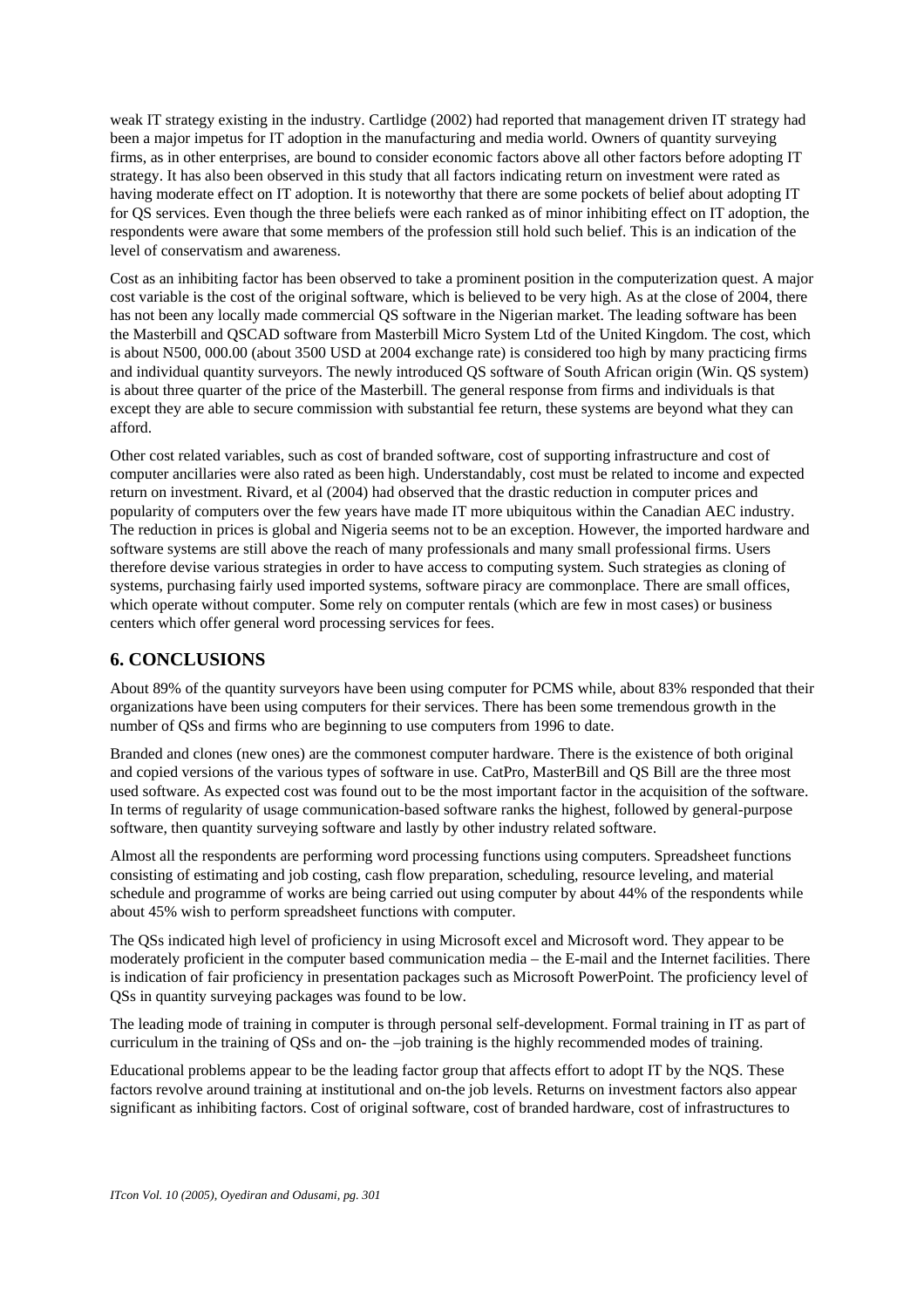support computerization (e. g. Electricity) and cost of support services by computer professionals are the four cost –related elements that were found to be high in relation to the income of the NQSs

Evidences from this study have indicated the need to include computer training in the formal QS education curriculum. This study has not only shown the criticality of this, but has also exposed the more fundamental need of equipping the institution so that they will be properly positioned to give the requisite industry relevant computer education to their students This requires that the trainers be literate in computer also. This capacity at the construction industry level is yet to be explored. The training requirement should include understanding in database management, such as information storage, data mining, data retrieval and programming and in the use of QS packages .

#### **7. REFERENCES**

Abimbade, A. (1999). Principles and Practice of Educational Technology. London: International Pub. Ltd.

- Arif, A. A. & Karam, A. A. (2001). Architectural Practices and their use of IT in the Western Cape province, South Africa. ITcon, Vol 6, pg. 17-33. at http://itcon.org/2001/2/
- Ayeni,A. A. (1989). Computers: Making your choice. Lagos Q.S. Digest 3(2) ,4-5,14
- Bäckblom M., Ruohtula , A. & Björk, B.C. (2003). Use of Document Management Systems A Case Study of the Finnish Construction Industry. ITcon, Vol 8, pg. 367-380, at http://www.itcon.org/2003/26/
- Cartlidge, D. (2002). New Aspects of Quantity Surveying Practice. Oxford: Butterworth Heinemann
- Castle, G. (2002). New technology-opportunity or threat? In: D. Cartlidge (ed.) New aspects of Quantity Surveying Practice. Oxford: Butterworth Heinemann pp.189-220
- Doherty, J.M. (1997). A Survey of Computer Use in the New Zealand Building and Construction Industry. ITcon, Vol 2, pg. 1-13. at http://www.itcon.org/1997/4/
- Eite, R.P. (1982). A private practice's Computer. The Quantity Surveyor. 28 (10)
- Geary, R. (1982). CATO. The Quantity Surveyor. 38 (1), 4-5.
- Heckford, A.J. (1982). Cash flow forecasting for the design and construction team using microcomputers. The Quantity Surveyor, 38. (4) 65-6.
- Honey R. (1998). Make IT a fundamental part of our business. Chartered Surveyor Monthly February 57
- Howard. R, Kiviniemi, A. & Samuelson, O. (1998). Surveys of IT in the Construction Industry and experience of the IT Barometer in Scandinavia. ITcon, Vol 3, pg. 45-56, at http://www.itcon.org/1998/4
- Jagun, S.O. (2003). Use of Information Technology in Project Management in Nigeria: The state of the art. Master in Project Management Project report, Department of Building University of Lagos, Nigeria
- Li, H. (1996). Selecting KBES developing techniques for applications in the construction industry. Construction Management and economics. 14, 67-74
- Oni O. M. (2003). Information Technology and the Procurement process in the Nigerian Construction Industry: use impact and strategy. M.Sc project report, Department of Building, University of Lagos, Nigeria.
- Oyediran O. S. and Odusami, K.T. (2004). Whither the Nigerian Quantity Surveyors in the Information Technology Age. An International Journal of Information and Communication Technology (ICT). 1 (1 & 2) 1-16.
- Pollack-Johnson, B. and Liberatore, M. J. (1998). Project management Software Usage, patterns and Suggested Research Directions for Future Developments. Project Management Journal. 29 (2), 19-28.
- Rivard, H.; Froese, T.; Waugh, L. M..; El-Diraby T.; Mora, R; Torres, H.; Gill, S.M.. & O'Reilly, T. (2004). Case studies on the use of Information Technology in the Canadian Construction Industry, ITcon, Vol 2, pg. 19-34, at http://www.itcon.org/2004/2/
- Shash, A.A. and Al-mir, M. (1997). Information Technology in Contractors firms in Saudi Arabia. Construction Management and Economics. 15, 187-200.